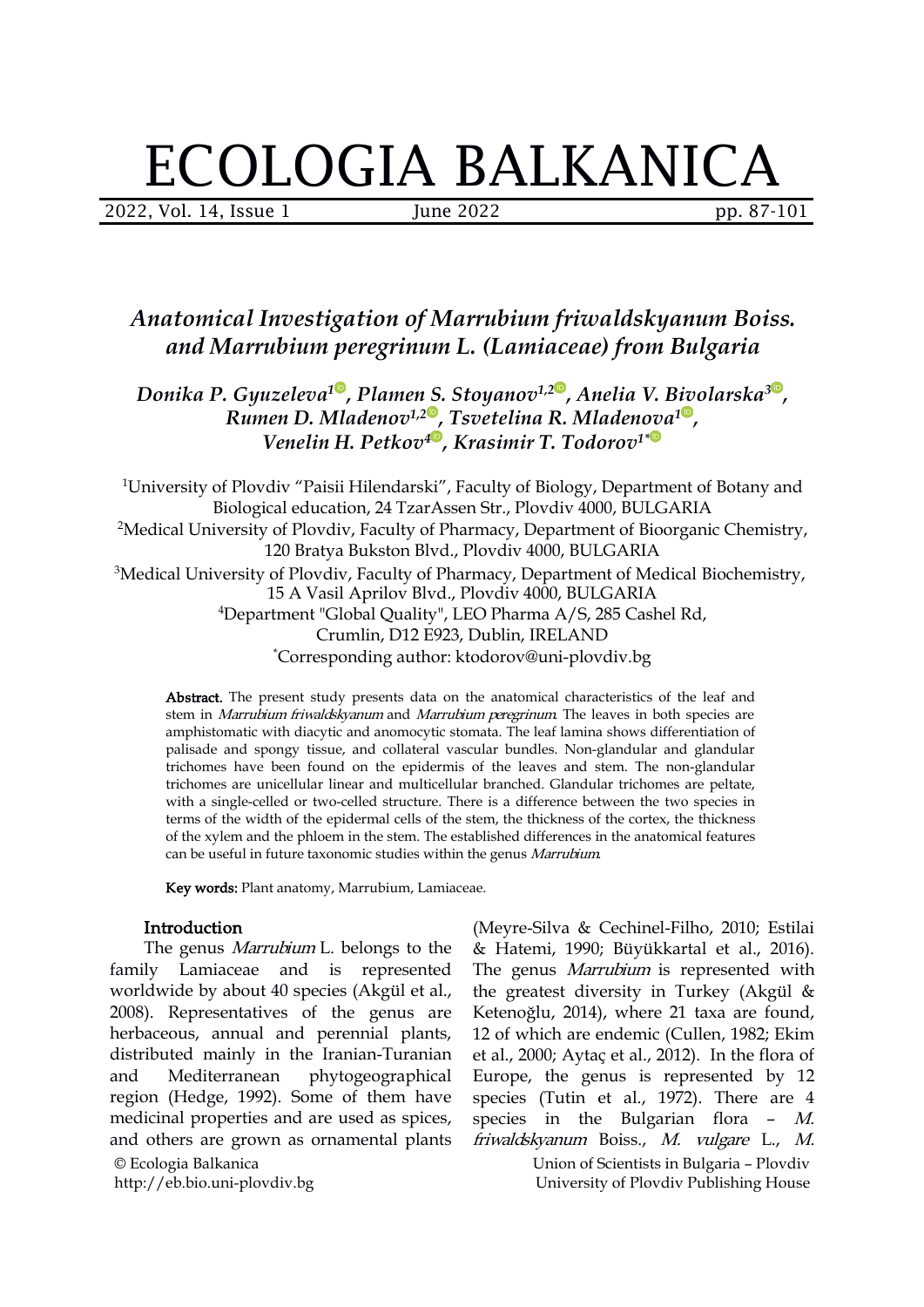peregrinum L., M. parviflorum Fisch et Mey (Andreev et al., 1989).

M. friwaldskyanum Boiss. is a rare species and Bulgarian endemic (Kozhuharov, 1992; Delipavlov & Cheshmedzhiev, 2011), included in the Red Book of Bulgaria (Meshinev, 2015), as well as in the Red list of Bulgarian vascular plants (Petrova "vulnerable". The plant is perennial, herbaceous with yellow to creamy yellow vulgare. The authors flowers, gathered in short v[er](https://orcid.org/0000-0002-0717-2548)ticillaster and elliptical to oval leaves.

M. peregrinum is also a peren[ni](https://orcid.org/0000-0003-2219-761X)al herbaceous plant with lanceolate to ellipti[ca](https://orcid.org/0000-0002-9327-4136)l leaves, narrowed at the base and to the top. The species is included in the list of of medicinal plants of the Medicinal Plants Act  $(2000).$ 

So far, cytotoxic activity of methanolic extraction from M. friwaldskyanum herbs (Kozyra et al., 2020), antioxidant (Kaurinović et al., 2010, 2011; Stanković, 2011) and antimicrobial activity of  $M$ . peregrinum extracts (Radojević et al., 2013), composition of diterpenoids and phenolic compounds in the diasocial (Talesi et al., 2015a) concerning<br>leaf structure. In another study, Talebi et al. M. friwaldskyanum and M. peregrinum (Piozzi et al., 2006; Hennebelle et al., 2007; Kozyra et al., 2020; Zheljazkov et al., 2022), have been studied. Studies on the reproductive biology and reproductive capacity, leaves, stem, calyx, corolla, seeds and pollen surfaces analysis by Scanning Electron Microscopy of M. friwaldskyanum have been held by Zheljazkov et al. (2022). Data concerning anatomical structure of vegetative organs of these species are missing in the literature.

Since the main characteristics of taxonomic value in members of the Lamiaceae family are the type of trichomes (Marin et al., 1994; Navorro & El-Qualidi, 2000), the type of epidermal structure is covered in the Cantino studies (1990), which described two main types - non-glandular and glandular trichomes, as non-glandular are more common. In species of the genus Marrubium, stellate non-glandular and *friwaldskyanum* and branched non-glandular trichomes are found

on all parts of plants (Bosabilidis, 1990; Kaya et al., 2003; Upson & Andrew, 2004; Ahvazi et al., 2016).

The structure of glandular trichomes of M. cuneatum and M. vulgare has been studied by Baher et al. (2004), Belhattab & Larous (2006),Dmitruk & Haratym (2014).

Vladimirov, 2009) with category (2017) conduct a detailed study of the Haratym & Weryszko-Chmielewska structure of glandular trichomes in M. describe peltate trichomes with a single-celled stalk and an 8 cell head [an](https://orcid.org/0000-0002-5631-1444)d capitate trichomes of 3 [ty](https://orcid.org/0000-0002-2157-3858)pes: with long stalk and unicel[lul](https://orcid.org/0000-0001-7840-1857)ar head, with a short stalk and a two-c[ell](https://orcid.org/0000-0003-1344-624X)ed head, and with a short stalk and a four-celled head. Two types of non-glandular trichomes are also mentioned: multicellular linear (found on the stem and the lower surface of the leaves and calyx) and multicellular branched (located mostly on the upper leaf surface).

> There are descriptive anatomical studies of *M. vulgare* concerning bioaccumulative properties (Moreno-Jimenez et al., 2006) and M. anisodon (Talebi et al., 2019a) concerning  $(2019b)$  examine the anatomical structure of the stem of 6 species of the genus Marrubium found in Iran. Ahvazi et al.(2017) describe the taxonomic, morphological and pharma cological features of M. vulgare from Iran.

> It is obvious that at present research on the genus mainly concerns the features of pollen, anatomomorphological and chemical characteristics (Akgül et al., 2008; Ahvazi et al., 2016; Kharazian & Hashemi, 2017).

> Cross-sectional studies of the leaf lamina of M. trachyticum show a bifacial structure with collateral vascular bundles (Akçin & Camili, 2018). The stomata are of the anomocytic type, located on both leaf surfaces, which defines the structure as amphistomatic.

> The analysis of the literature data and the identified lack of information on comprehensive anatomical studies on M. friwaldskyanum and M. peregrinum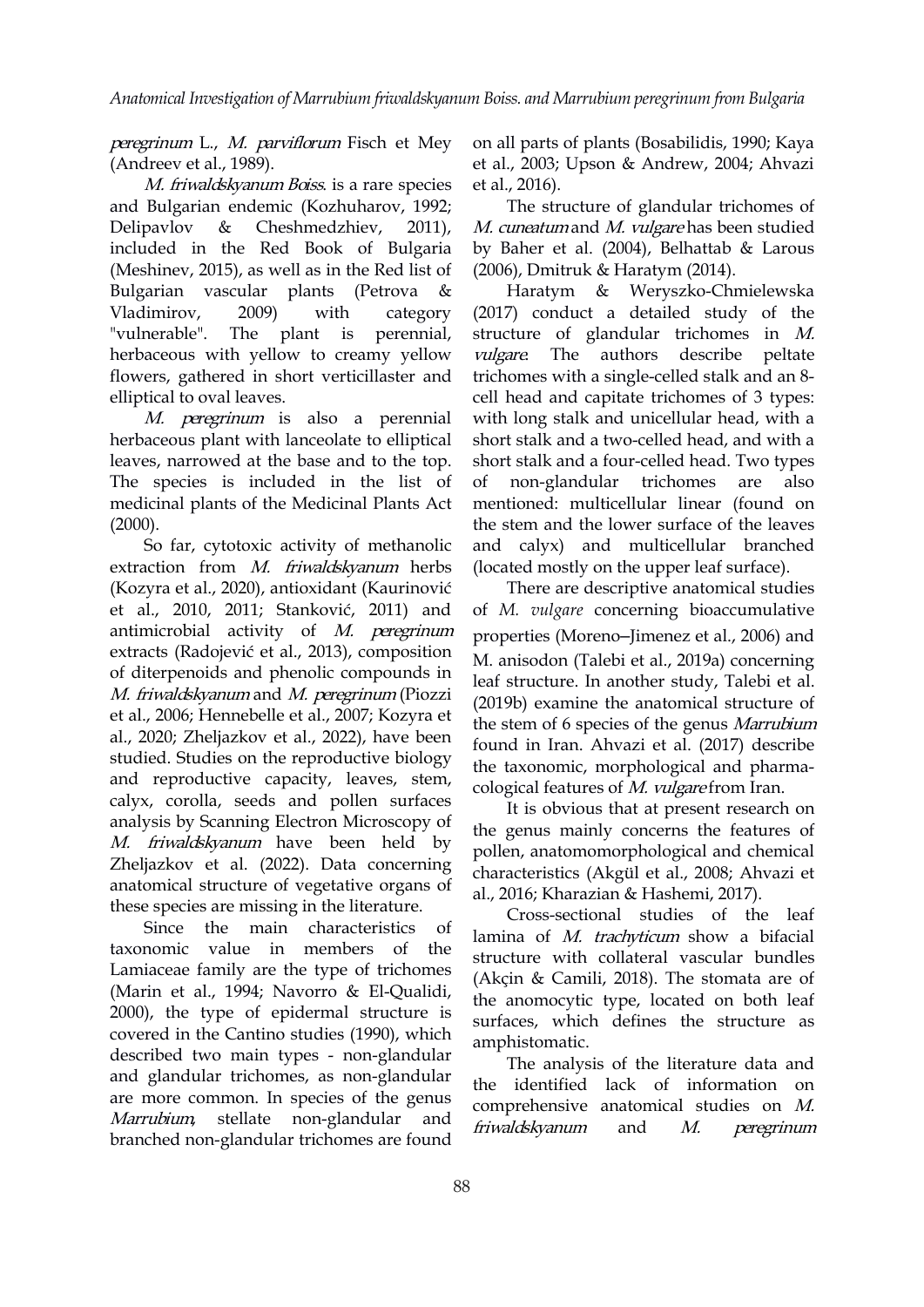determined the purpose of the present study, namely the anatomical study of M. friwaldskyanum and M. peregrinum, in order to enrich the information on the genus and Bulgarian endemic plants.

### Material and Methods

Plant material

Plant material (leaves and stems) from M. friwaldskyanum and M. peregrinum (Fig. 1) was collected from natural habitats during the 2020 growing season (Table 1). In order to prepare histological pr[ep](https://orcid.org/0000-0002-0717-2548)arations, the vegetative organs were initially fixed in [70%](https://orcid.org/0000-0003-2219-761X) ethanol. Fig. 1. General view of M. [friw](https://orcid.org/0000-0001-7840-1857)aldskyanum(A)



and M. pere[gri](https://orcid.org/0000-0003-1344-624X)num(B).

Table 1. List of studied taxa and localities of their collection.

| <b>Species</b>          | Locality(latitude/longitu<br>de and altitude)                       | Floristic region and year of<br>sampling                     |  |  |  |  |  |
|-------------------------|---------------------------------------------------------------------|--------------------------------------------------------------|--|--|--|--|--|
|                         | M. friwaldskyanum Boiss. $42^{\circ}09'$ N; $24^{\circ}12'E/1136$ m | Fortress Cepina, Rhodopes<br>Mts.                            |  |  |  |  |  |
| <i>M. peregrinum</i> L. | 42°04' N; 24°47'E/389 m                                             | (western), 2020<br>Krichim, Rhodopes Mts. (western),<br>2020 |  |  |  |  |  |

# Anatomical methods

The analysis of leaves and stems was done following the classical methods of Metcalfe & Chalk (1950). For easier description of the epidermal structures, as well as the underlying tissues, a large amount of trichomes on the leaf and stem surface has been removed. The following statistical program SPSS version 17.0 (SPSS Inc., qualitative and quantitative features were observed: type of trichomes on the leaf and stem surface; length and width of leaf and stem epidermal cells (µm); type, number  $(mm<sup>2</sup>)$ , length and width  $(um)$  of the stomata on the adaxial and abaxial epidermis; mesophyll thickness (palisade and spongy) in the leaves  $(\mu m)$ ; stem cortex the thickness (µm); thickness of xylem and phloem in the stem  $(\mu m)$ . In order to ensure the reliability of the results for each quantitative trait, 30 prominent fields were examined and 30 measurements were made, respectively. The light microscope images were taken with a Magnum T Trinocular

microscope, equipped with a Si5000 photo documentation system in the Department of Botany and Biological Education at the Faculty of Biology, Plovdiv University "Paisii Hilendarski".

#### Statistical methods

Statistical analyzes were performed with Chicago, IL, USA). The main descriptive statistical values of the variation variables: mean value (mean), median (median), standard deviation (SD) and standard error (SE) were calculated according to standard methods. Quantitative (variational) variables were tested for normality of distribution with Kolmogorov-Smirnov D-Test. The difference between the mean values of the normally distributed quantitative variables of two independent groups was estimated using the non-pair t-test for independent groups (Independent-samples t-test).

The possibilities of graphic analysis are used to illustrate the processes and phenomena.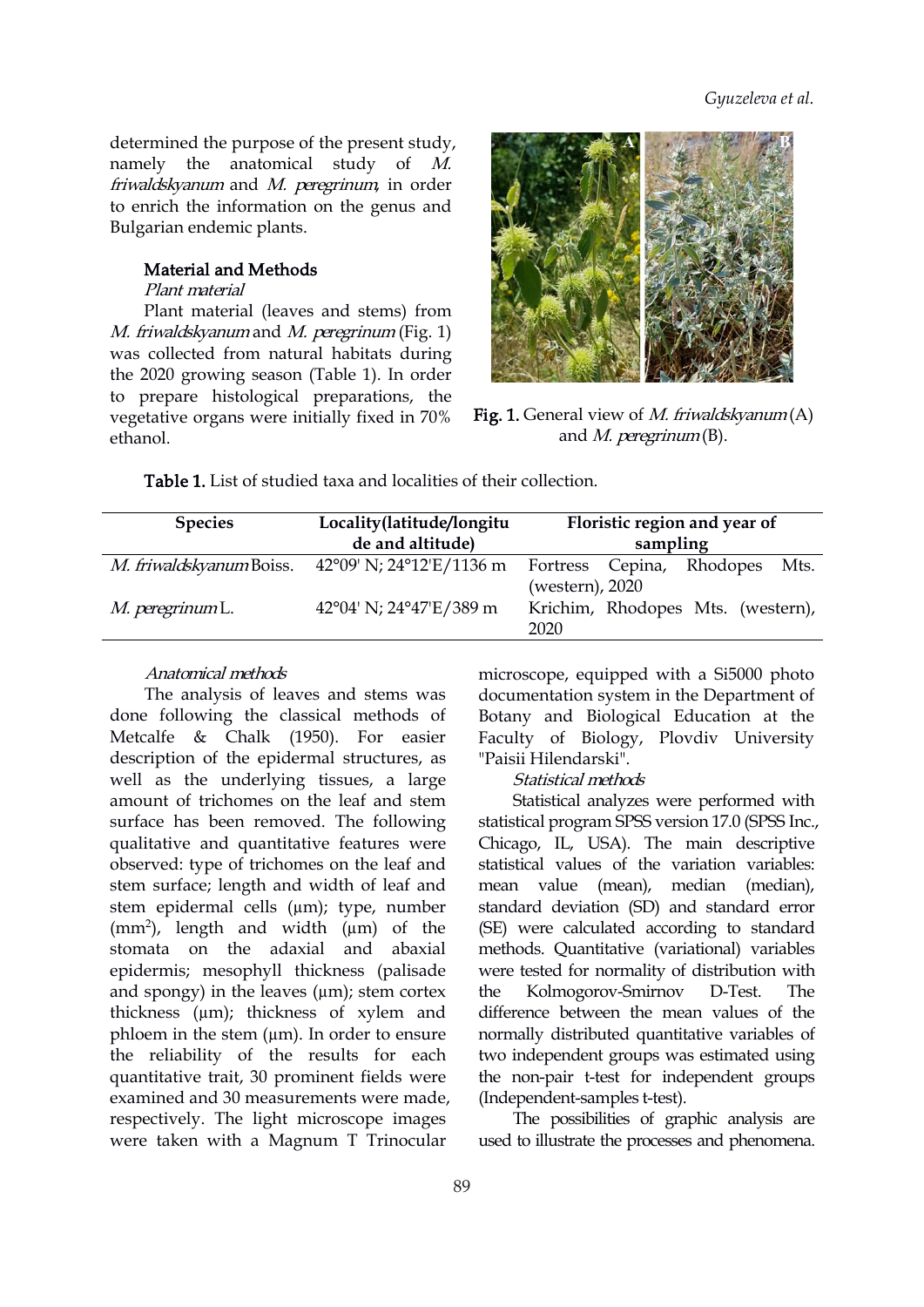In all analyzes for a level of statistical significance at which the null hypothesis is rejected (i.e. there is a difference between the compared values) p <0.05, respectively confidence probability greater than 0.95 (95%).

# Results and Discussion

## Leaf anatomy

Analyzing the leaf surface of M. friwaldskyanum and M. peregrinum, the epidermis was found, including ordinary epidermal cells, stomata and trichomes of different structures. The bas[ic](https://orcid.org/0000-0002-0717-2548) cells in both species have undulated cell walls a[nd](https://orcid.org/0000-0003-2219-761X) different sizes, which is in accordance wi[th](https://orcid.org/0000-0002-9327-4136) the classification of Aneli (1975) and the studies of Mladenova et al.(2019) in other members of the Lamiaceae family. In both taxa, the predominant stomata are of the diacytic type, and in some places an anomocytic type of stomata is found (Fig. 2).



# Fig. 2. Stomatal apparatus in M. friwaldskyanum $(A)$  and M. peregrinum $(B)$ .

Their location on the two leaf surfaces defines the leaves as amphistomatic, which is in line with the statement of Büyükkartal et al. (2016) and Tüylü et al. (2017), for other species of the genus Marrubium. The indumentum in M. friwaldskyanum is represented by two types of trichomes - non-glandular and glandular. Non-glandular trichomes are unicellular linear and multicellular strongly branched (Fig. 3A, B). Glandular trichomes are peltate, stacked (Fig. 3C), with a short unicellular stalk (Fig. 3D, E) or bicellular structure (Fig. 3F).

These results are similar to those reported by Zheljazkov et al.(2022) for the same species collected from another locality. In M. peregrinum, only a large number of

branched non-glandular trichomes (Fig. 4A) were found, while in structure glandular trichomes are peltate, stacked (Fig. 4B), with a unicellular stalk and a secretory cell (Fig. 4C) and with a unicellular stalk and a bicellular secretory cell (Fig. 4D).

The cross-section of the leaf lamina in the two studied species showed epidermal cells who are arranged in one row, oval in shape. In M. friwaldskyanum, the adaxial and abaxial epidermises are distinguis[he](https://orcid.org/0000-0002-5631-1444)d with a mesophyll con[sis](https://orcid.org/0000-0002-2157-3858)ting of one row of palisade tis[su](https://orcid.org/0000-0001-7840-1857)e to the adaxial surface and spongy [ce](https://orcid.org/0000-0003-1344-624X)lls to the abaxial surface (Fig. 5A). In *M. peregrinum*, palisade tissue is found on both surfaces (Fig. 5B). The central vein of the leaves in the two studied species is represented by closed collateral vascular bundle (Fig. 5C, D).

The data from the statistical processing of the quantitative indicators reflecting the leaf structure of M. friwaldskyanum are presented in Table 2.

Based on the performed statistical correlation analyzes between leaf traits within the species, no statistical reliability was established (p> 0.05). Analyzing the mark length of the stomata on both epidermis  $(p =$ 0.250), the obtained average values on the abaxial epidermis are close to those on the adaxial epidermis. As for the width of the stomata on the two leaf surfaces, similar mean values are again established (p = 0.648). Regarding the number of stomata (per mm<sup>2</sup>), despite the significant difference in the average values of the scar on the two epidermis, no statistically significant difference was found (p This fact determines the amphistomatic nature of the leaves, as noted by Büyükkartal et al. (2016) and Akcin & Camili (2018) for other species of the genus Marrubium. The values of p when comparing the length and width of epidermal cells are 0.322 and 0.147, respectively. Palisade and spongy tissue occupy almost the same space in the leaf structure, which is evident from the close values of the two scars ( $p = 0.147$ ).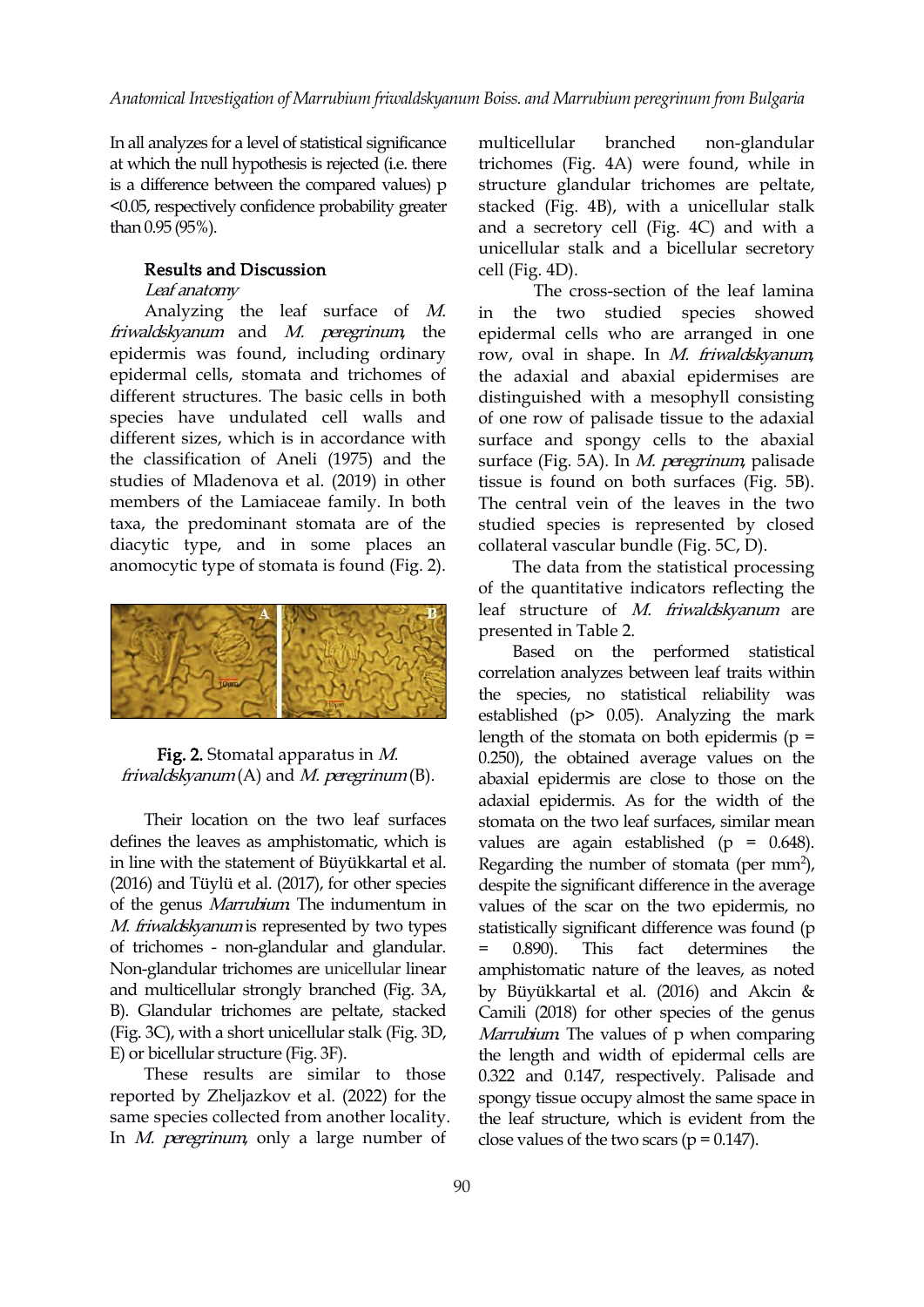

Fig. 3. Non-glandular and glandular trichomes in M. friwaldskyanum A - unicellular linear nonglandular trichomes; B - multicellular branched non-glandular trichome; C - glandular peltate trichome; D, E - glandular trichomes with unicellular stalk; F - glandular trichomes with bicellular stalk.



Fig. 4. Non-glandular and glandular trichomes in M. peregrinum A - multicellular branched non-glandular trichomes; B - glandular peltate trichome; C – glandular trichome with a unicellular stalk and secretory cell; D – glandular trichome with a unicellular stalk and a bicellular secretory cell.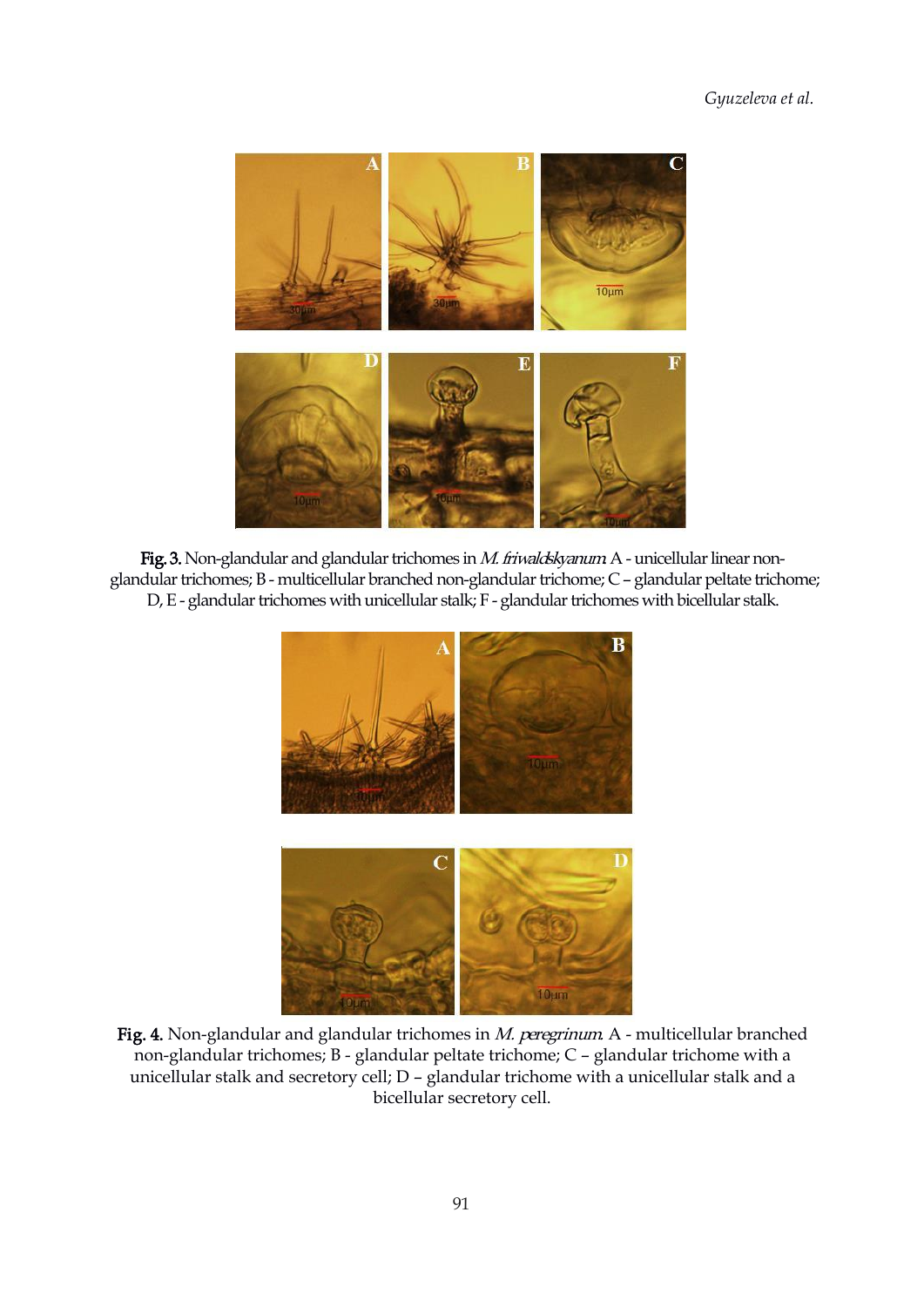

Fig. 5. Cross section of the leaf lamina.  $A - M$ . friwaldskyanum; B - M. peregrinum; C -Vascular bundle by M. friwaldskyanum; Vascular bundle by M. peregrinum; pt – palisade tissue; st – spongy tissue.

Table 2. Descriptive statistics of M. friwaldskyanum Legend: SD - Standard deviation; SEM – Standard Error of Mean.

| Feature                                                               | <b>Mean</b> <sup>t</sup> SD | 95%<br>Confidence<br><b>Interval</b> | Median | <b>SE</b><br>M | Minimum | Maximum | One-Sample<br>Kolmogorov-<br><b>Smirnov Test</b> |
|-----------------------------------------------------------------------|-----------------------------|--------------------------------------|--------|----------------|---------|---------|--------------------------------------------------|
| Abaxial<br>epidermis<br>stomata<br>(Length, µm)                       | $5.12 \pm 0.28$             | 5.02-5.22                            | 5.06   | 0.05           | 4.14    | 5.52    | $p=0.054$                                        |
| Abaxial<br>epidermis<br>stomata<br>(Width, µm)                        | 3.95±0.34                   | 3.82-4.07                            | 3.91   | 0.06           | 3.22    | 4.37    | $p=0.470$                                        |
| Abaxial<br>epidermis<br>stomata<br>(Number,<br>$per \, \text{mm}^2$ ) | 140.57±18.85                | 133.53-<br>147.61                    | 146.00 | 3.44           | 98      | 171     | $p=0.052$                                        |
| Adaxial<br>epidermis<br>stomata<br>(Length,<br>$\mu$ m)               | $4.81 \pm 0.31$             | 4.70-4.93                            | 4.83   | 0.55           | 4.37    | 5.29    | $p=0.247$                                        |
| Adaxial                                                               | $3.90 \pm 0.17$             | 3.84-3.97                            | 3.91   | 0.03           | 3.68    | 4.14    | $p=0.117$                                        |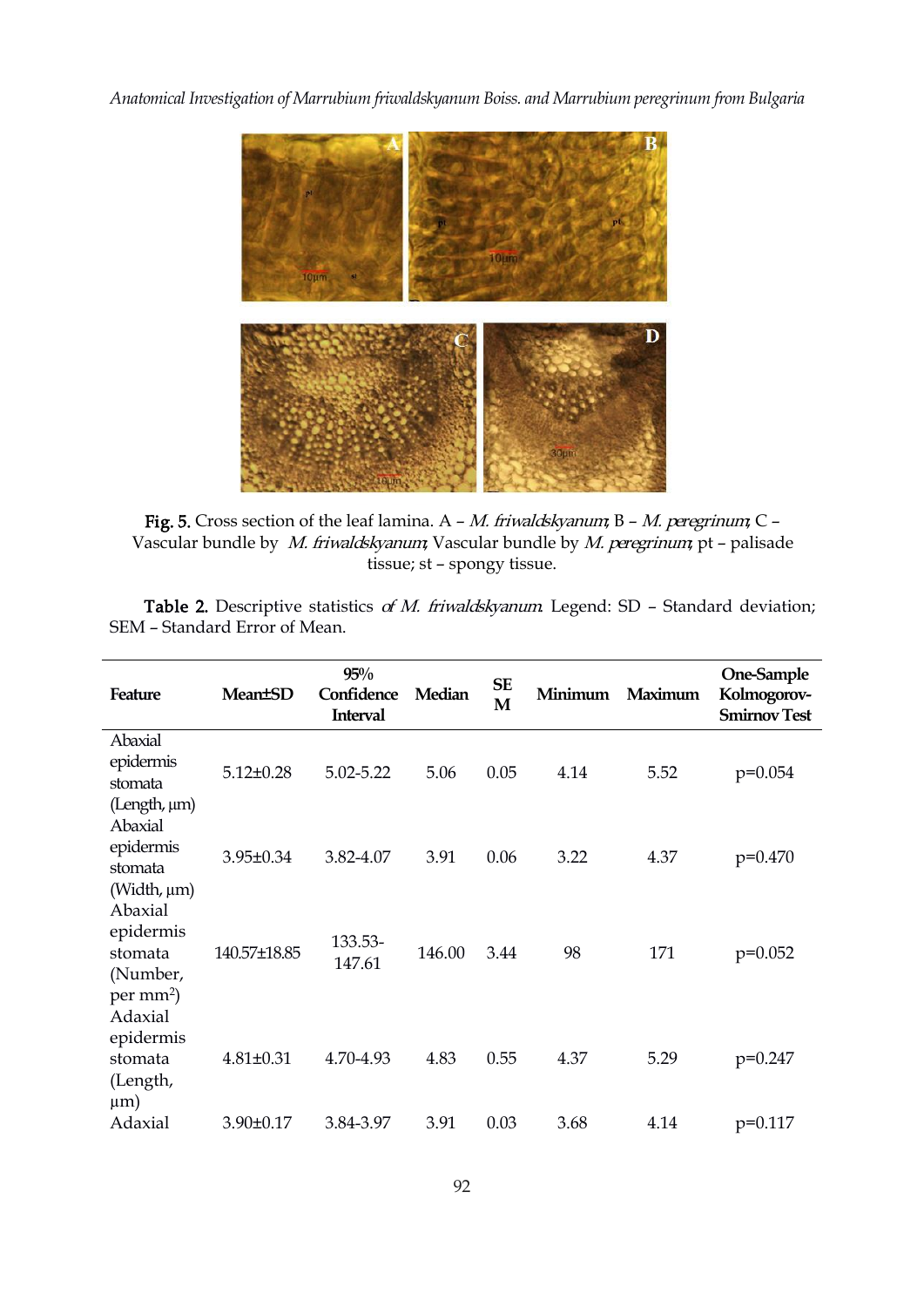| epidermis<br>stomata<br>(Width,<br>$\mu$ m)<br>Adaxial                  |                 |                 |       |      |       |       |           |  |
|-------------------------------------------------------------------------|-----------------|-----------------|-------|------|-------|-------|-----------|--|
| epidermis<br>stomata<br>(Number,<br>$per \, \text{mm}^2$ )<br>Epidermal | 45.47±20.15     | 37.94-<br>52.99 | 49.00 | 3.68 | 24.00 | 98.00 | $p=0.083$ |  |
| cells<br>abaxial<br>epidermis<br>(Length,<br>$\mu$ m)                   | 3.57±0.24       | 3.48-3.66       | 3.68  | 0.04 | 3.22  | 3.91  | $p=0.156$ |  |
| Epidermal<br>cells<br>abaxial<br>epidermis<br>(Width,<br>$\mu$ m)       | $2.51 \pm 0.33$ | 2.38-2.63       | 2.30  | 0.06 | 2.07  | 3.22  | $p=0.008$ |  |
| Epidermal<br>cells<br>adaxial<br>epidermis<br>(Length,<br>$\mu$ m)      | $4.38 \pm 0.86$ | 4.06-4.70       | 4.37  | 0.16 | 2.53  | 5.75  | $p=0.035$ |  |
| Epidermal<br>cells<br>adaxial<br>epidermis<br>(Width,<br>$\mu$ m)       | 2.97±0.47       | 2.79-3.14       | 3.10  | 0.08 | 1.84  | 3.45  | $p=0.043$ |  |
| Palisade<br>tissue<br>(Thickness,<br>$\mu$ m)                           | $9.03 \pm 0.60$ | 8.81-9.25       | 9.20  | 0.11 | 7.59  | 10.12 | $p=0.280$ |  |
| Spongy<br>tissue<br>(Thickness,<br>$\mu$ m)                             | $9.12 \pm 1.39$ | 8.60-9.64       | 8.28  | 0.25 | 7.82  | 11.96 | $p=0.034$ |  |

of leaf characteristics in  $M$ . peregrinum are presented in Table 3.

The same structure in the internal

The results obtained from the analysis peregrinum determines the smaller number The results obtained from the analysis peregrinum determines the smaller number<br>of leaf characteristics in *M. peregrinum* are of features described in the table. The<br>presented in Table 3.<br>The same structure in the interna of features described in the table. The stomata frequency on both surfaces is close in average to that of the lower epidermis in M. friwaldskyanum.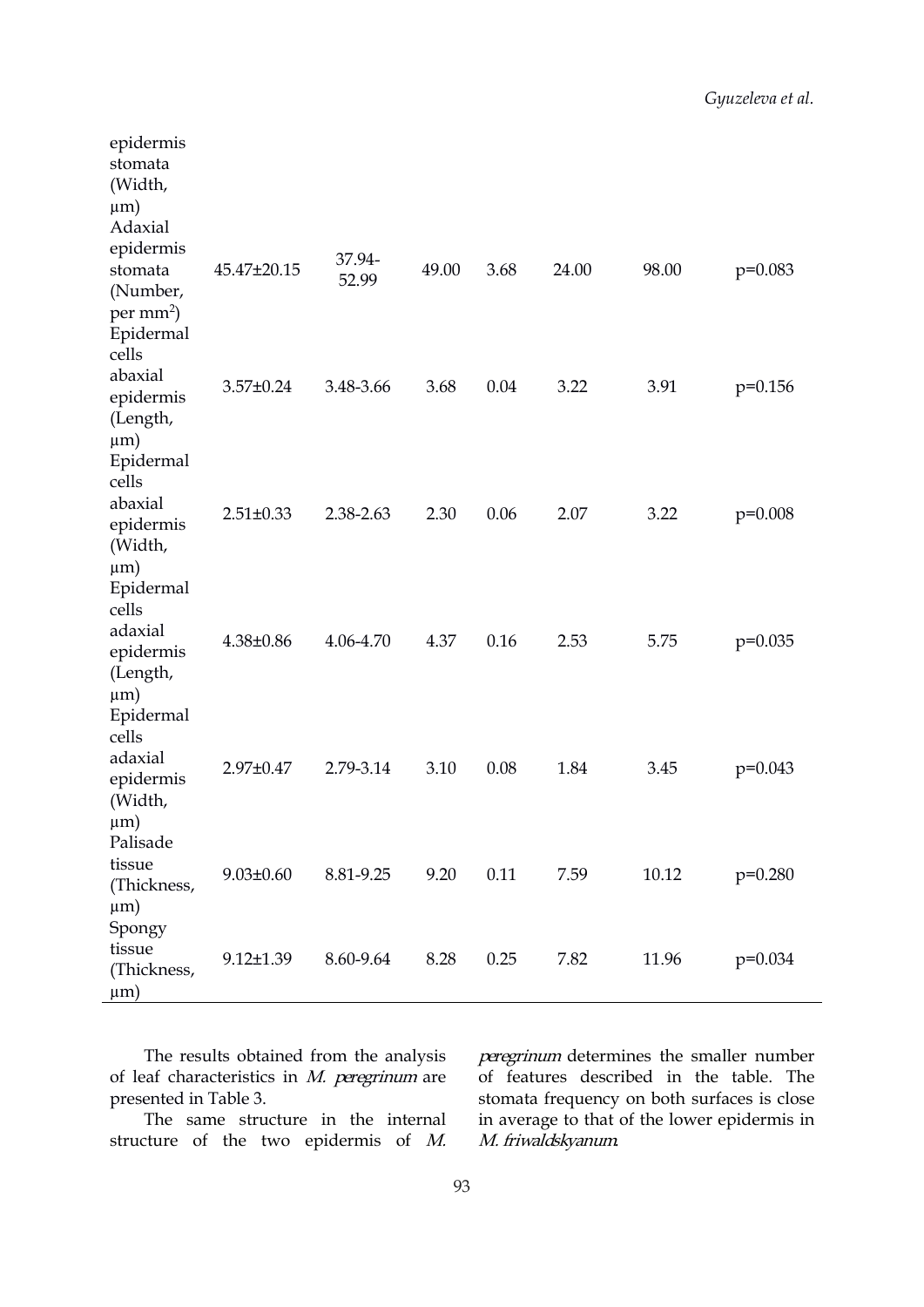### Stemanatomy

The cross-section of the stem of the two studied species shows the typical for the representatives of the family Lamiaceae four edged shape. Cortex and pith are clearly distinguishable. Parenchymal cells are mainly present in the cortex, with several layers of collenchyma being observed in the corners. The vascular tissues have a non bundled structure (Fig. 6).

The epidermis consists of round or rectangular cells covered with a thick cuticle. These features of the cover[in](https://orcid.org/0000-0002-0717-2548)g tissue are also mentioned by Akçin & Camili (2018) [in](https://orcid.org/0000-0003-2219-761X) another species of the genus Marrubium. [On](https://orcid.org/0000-0002-9327-4136) the stem surface of  $M$ . friwaldskyanum and M. peregrinum a large number of trichomes are observed, which in structure and type highly correspond to the trichomes covering the leaves. In *M. friwaldskyanum* both unicellular linear and multicellular The identified significant differences are branched non-glandular trichomes are

found (Fig. 7A, B). Glandular trichomes in this species are of two types: with a unicellular stalk and a secretory cell, and with a bicellular stalk and a secretory cell (Fig. 7C, D).

In M. peregrinum, the non-glandular trichomes are multicellular branched (Fig. 8A), and the glandular trichomes are composed of a bicellular stalk and a bicellular secretory cell (Fig. 8B).

The analyzed values of the quantitative indicators affecting the stem of the st[ud](https://orcid.org/0000-0002-2157-3858)ied taxa are p[re](https://orcid.org/0000-0002-5631-1444)sented in Table 4.

The comparative anal[ys](https://orcid.org/0000-0001-7840-1857)is (Independent Samples T-test) betwe[en](https://orcid.org/0000-0003-1344-624X) the stem indicators of the two taxa showed that there was no statistically significant difference in epidermal cell length alone. For the other studied traits, the values for the two species show significant differences (p <0.0001). presented graphically in Fig. 9.

Table 3. Descriptive statistics of M. peregrinum Legend: SD - Standard deviation; SEM -Standard Error of Mean.

| Feature                                         | <b>Mean±SD</b>  | $95\%$<br>Confidence<br><b>Interval</b> | Median | <b>SEM</b> | Minimum | Maximum | One-Sample<br>Kolmogorov-<br><b>Smirnov Test</b> |
|-------------------------------------------------|-----------------|-----------------------------------------|--------|------------|---------|---------|--------------------------------------------------|
| Stomata<br>(Length,<br>$\mu$ m)                 | $4.41 \pm 0.24$ | 4.31-4.50                               | 4.37   | 0.04       | 3.91    | 4.83    | $p=0.089$                                        |
| Stomata<br>(Width, µm)                          | 3.15±0.37       | 3.01-3.29                               | 3.22   | 0.07       | 2.53    | 3.68    | $p=0.111$                                        |
| (Number,<br>$per \, \text{mm}^2$ )              | 120.47±24.63    | 111.27-129.66                           | 122.00 | 4.50       | 73.00   | 171.00  | $p=0.060$                                        |
| Leaf<br>epidermal<br>cells (Length,<br>$\mu$ m) | $4.73 \pm 0.54$ | 4.53-4.93                               | 4.83   | 0.10       | 3.45    | 5.98    | $p=0.713$                                        |
| Leaf<br>epidermal<br>cells (Width,<br>$\mu$ m)  | $2.94 \pm 0.68$ | 2.68-3.19                               | 2.99   | 0.12       | 1.84    | 4.60    | $p=0.679$                                        |
| Palisade tissue<br>(Thickness,<br>$\mu$ m)      | $5.95 \pm 0.91$ | 5.61-5.29                               | 5.75   | 0.16       | 4.60    | 7.59    | $p=0.479$                                        |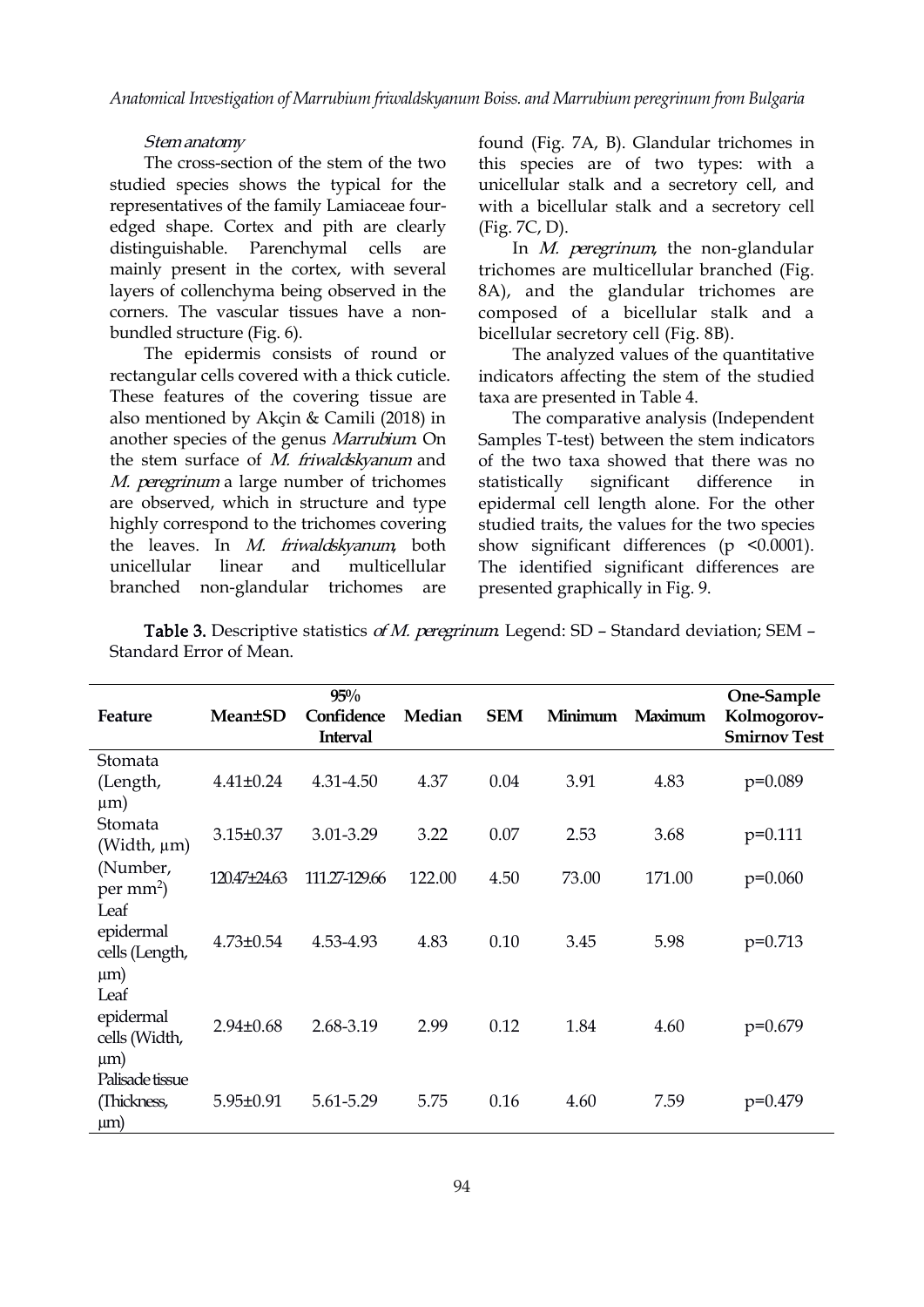

Fig. 6. Cross section of the stem. A - M. friwaldskyanum;  $B - M$ . peregrinum; co – collenchyma; c – cortex; e – endodermis.



Fig. 7. Type of trichomes on the stem surface of  $M$ . friwaldskyanum A - unicellular linear non-glandular trichome; B - multicellular branched non-glandular trichome; C – glandular trichome with a unicellular stalk and a secretory cell; D – glandular trichome with a bicellular stalk and a secretory cell.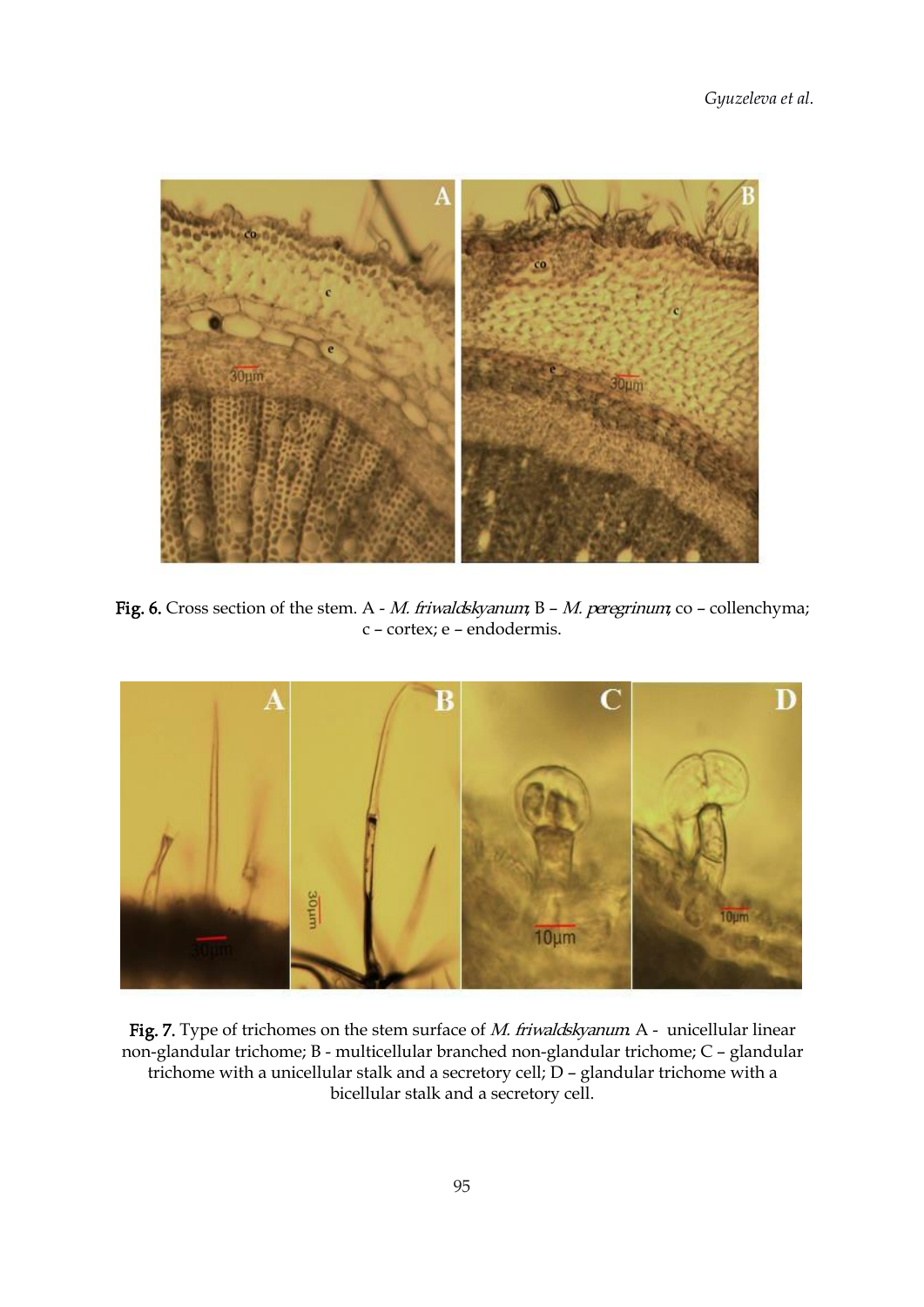

Fig. 8. Type of trichomes on the stem surface of  $M$ . peregrinum A - multicellular branched non-glandular trichome; B – glandular trichome with bicellular stalk and a secretory cell.

Table 4. Descriptive statistics of the studied stem features of M. friwaldskyanum and M. peregrinum Legend: SD - Standard deviation; SEM - Standard Error of Mean.

| Feature                                                  | <b>Mean±SD</b>                      | 95%<br>Confidence Median SEM Minimum Maximum<br>Interval |                   |      |       |       | One-Sample<br>Kolmogorov-<br>Smirnov<br><b>Test</b> |
|----------------------------------------------------------|-------------------------------------|----------------------------------------------------------|-------------------|------|-------|-------|-----------------------------------------------------|
|                                                          |                                     |                                                          | M. friwaldskyanum |      |       |       |                                                     |
| Stem<br>epidermal<br>cells<br>(Length,<br>$\mu$ m)       | $4.00 \pm 0.58$                     | 3.78-4.22                                                | 4.02              | 0.11 | 2.99  | 4.83  | $p=0.305$                                           |
| <b>Stem</b><br>epidermal<br>cells<br>(Width,<br>$\mu$ m) | $2.81 \pm 0.24$                     | 2.72-2.90                                                | 2.76              | 0.04 | 2.53  | 3.22  | $p=0.070$                                           |
| Stem cortex<br>(Thickness,<br>$\mu$ m)                   | 36.57±5.88                          | 34.38-38.77                                              | 36.57             | 1.07 | 23.92 | 45.08 | $p=0.142$                                           |
| Xylem<br>(Thickness,<br>$\mu$ m)<br>Phloem               | $81.16 \pm 2.53$                    | 80.21-82.10                                              | 81.65             | 0.46 | 74.98 | 84.18 | $p=0.316$                                           |
| $\mu$ m)                                                 | (Thickness, 14.60±1.56 14.02-15.19) |                                                          | 15.64             | 0.28 | 11.96 | 16.10 | $p=0.006$                                           |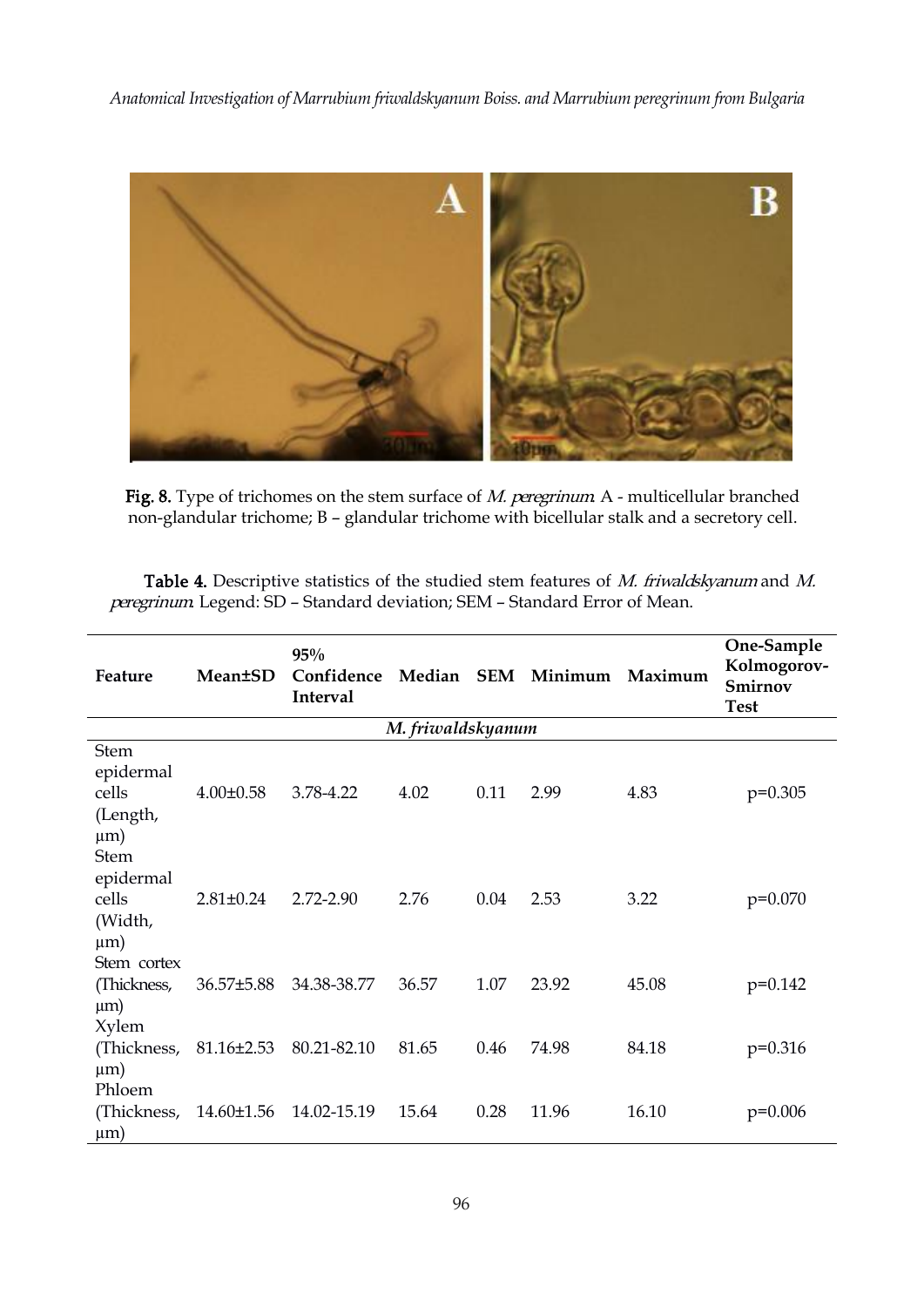*Gyuzeleva et al.*

|                                                           |                 |             | M. peregrinum |      |       |        |           |
|-----------------------------------------------------------|-----------------|-------------|---------------|------|-------|--------|-----------|
| <b>Stem</b><br>epidermal<br>cells<br>(Length,<br>$\mu$ m) | $4.05 \pm 0.44$ | 3.89-4.22   | 4.14          | 0.08 | 3.22  | 4.60   | $p=0.059$ |
| <b>Stem</b><br>epidermal<br>cells<br>(Width,<br>$\mu$ m)  | $1.93 \pm 0.23$ | 1.84-2.02   | 1.95          | 0.04 | 1.61  | 2.30   | $p=0.096$ |
| <b>Stem</b><br>cortex<br>(Thickness,<br>$\mu$ m)          | 26.56±3.15      | 25.38-27.73 | 24.95         | 0.57 | 23.00 | 34.04  | $p=0.080$ |
| <b>Xylem</b><br>(Thickness,<br>$\mu$ m)<br>Phloem         | 97.14±7.13      | 94.47-99.80 | 95.45         | 1.30 | 86.94 | 113.16 | $p=0.349$ |
| (Thickness,<br>$\mu$ m)                                   | 13.62±1.87      | 12.92-14.31 | 13.80         | 0.34 | 9.66  | 16.33  | $p=0.606$ |





Fig. 9. Significant differences between the mean values of the stem indicators of  $M$ . friwaldskyanumand M. peregrinum.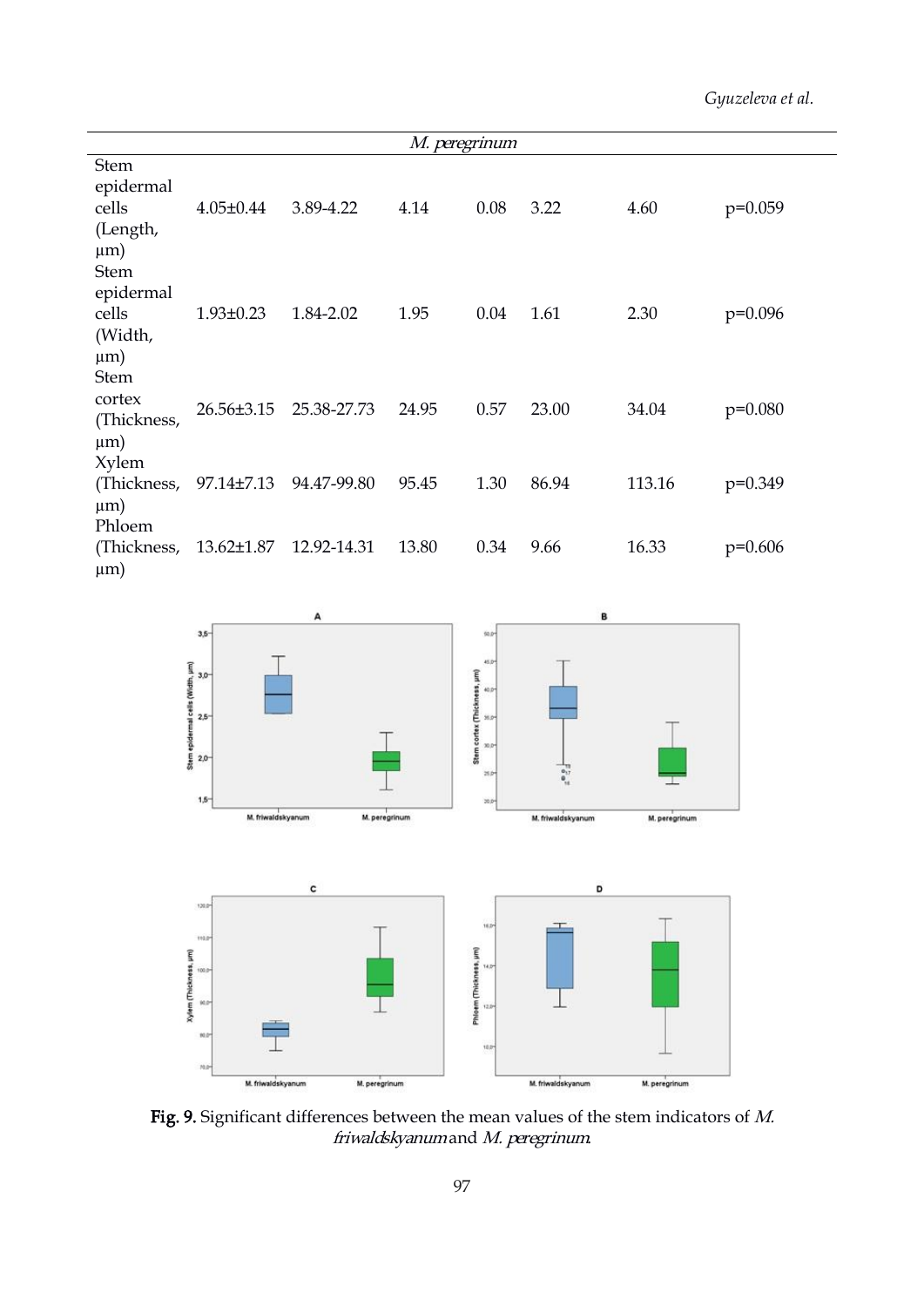M. friwaldskyanum is characterized by Marrubium wider epidermal cells than M. peregrinum (Fig. 9A). The cortex of the stem in M. friwaldskyanum is statistically significantly thicker than that of  $M.$  peregrinum (Fig. 9B). Comparing the thickness of the two vascular tissues in both species, it was found that M. friwaldskyanum had a thinner layer of xylem (Fig. 9C) and a thicker layer of phloem (Fig. 9D).

# **Conclusions**

The anatomical study of [th](https://orcid.org/0000-0002-0717-2548)e species M. friwaldskyanum and M. peregrinum enric[he](https://orcid.org/0000-0003-2219-761X)s the information about the genus and t[he](https://orcid.org/0000-0002-9327-4136) endemic plants of Bulgaria. Described are: amphistomatic leaf structure with diacytic and anomocytic stomata, palisade and spongy chlorenchyma, unicellular and multicellular non-glandular trichomes with linear and branched structure, peltate, stacked, unicellular and bicellular glandular trichomes covering the leaf and the stem surface. The structure of the stem in both species is typical of the Lamiaceae family. Differences resulting from statistical processing of trait data: stem epidermal cell width, cortex thickness, and xylem and mew species of phloem thickness can be useful in future taxonomic studies within the genus Marrubium.

### References

- Ahvazi, M., Balali, G.R., Jamzad, Z. & Saeidi, H. (2017). A Taxonomical, Morphological and Pharmacological Review of Marrubium vulgare L., An Old Medicinal Plant in Iran. Journal of Medicinal Plants, 17(65), 7-24.
- Ahvazi, M., Jamzad, Z., Balali, G.R. & Saeidi, H. (2016). Trichome micro-morphology in Marrubium L. (Lamiaceae) in Iran and the role of environmental factors on Bosabalidis, A.M. their variation. Iranian Journal of Botany, 22(1), 39-58.
- Akçin, T.A. & Camili, B. (2018). Micromorphological and anatomical characters of the Turkish endemic

trachyticum Boiss. (Lamiaceae). Trakya University Journal of Natural Sciences, 19(1), 77-83. [doi:](https://doi.org/10.23902/trkjnat.373647) 10.23902/trkjnat.373647.

- Akgül, G. & Ketenoğlu, O. (2014). A new subpecies for Flora of Turkey, Marrubium cephalanthum Boiss. & Noe subsp. montanum Akgul & Ketenoğlu (Lamiaceae). Ot Sistematik BotanikDergisi, <sup>21</sup>(1), 21-28.
- Akgül, G., Ketenoğlu, O., Pınar, N.M. & Kurt, L. (2008). Pollen and seed m[orp](https://orcid.org/0000-0002-5631-1444)hology of the genus Mar[rub](https://orcid.org/0000-0002-2157-3858)ium L. (Labiatae) in [T](https://orcid.org/0000-0001-7840-1857)urkey. Annales Botanici Fenn[ici,](https://orcid.org/0000-0003-1344-624X) 45, 1-10. [doi:](https://doi.org/10.5735/085.045.0101) 10.5735/085.045.0101.
- Andreev, N., Anchev, M., Asenov, I., Delipavlov, D., Koeva, J., Kozhuharov, S., Kuzmanov, B., Harley, R., Markova, M., Peev, D., Petrova, A. & Popova, M. (1989). Flora of the Republic of Bulgaria. Sofia, vol. 9, pp. 365-369. (In Bulgarian).
- Aneli, N.A. (1975) Atlas of the Epidermis of the Leaf. Metznireba, Tbilisi, 105. (In Russian).
- Aytaç, Z., Akgül, G. & Ekici, M. (2012). A Marrubium (Lamiaceae) from Central Anatolia, Turkey. Turkish Journal of Botany, <sup>36</sup>, 443-449. doi: [10.3906/bot-1101-9.](http://dx.doi.org/10.3906/bot-1101-9)
- Baher Nik, Z., Mirza, M. & Shahmir, F. (2004). Essential oil of Marrubium cuneatum Russell and its secretory elements. Flavour and Fragrance Journal, <sup>19</sup>, 233- 235. doi: [10.1002/ffj.1293.](https://doi.org/10.1002/ffj.1293)
- Belhattab, R. & Larous, L. (2006). Essential composition and glandular trichomes of Marrubium vulgare L. growing wild in Algeria. Journal of Essential Oil Research, 18, 369-373. doi: [10.1080/10412905.2006.9699116.](http://dx.doi.org/10.1080/10412905.2006.9699116)
- Bosabalidis, A.M. (1990). Glandular trichomes in Satureja thymbra leaves. Annals of Botany, <sup>65</sup>, 71-78. [doi:](https://doi.org/10.1093/oxfordjournals.aob.a087910) 10.1093/oxfordjournals.aob.a087910.
- Büyükkartal, H.N., Çölgeçen, H. & Akgül, G. (2016). Comparative leaf, stem and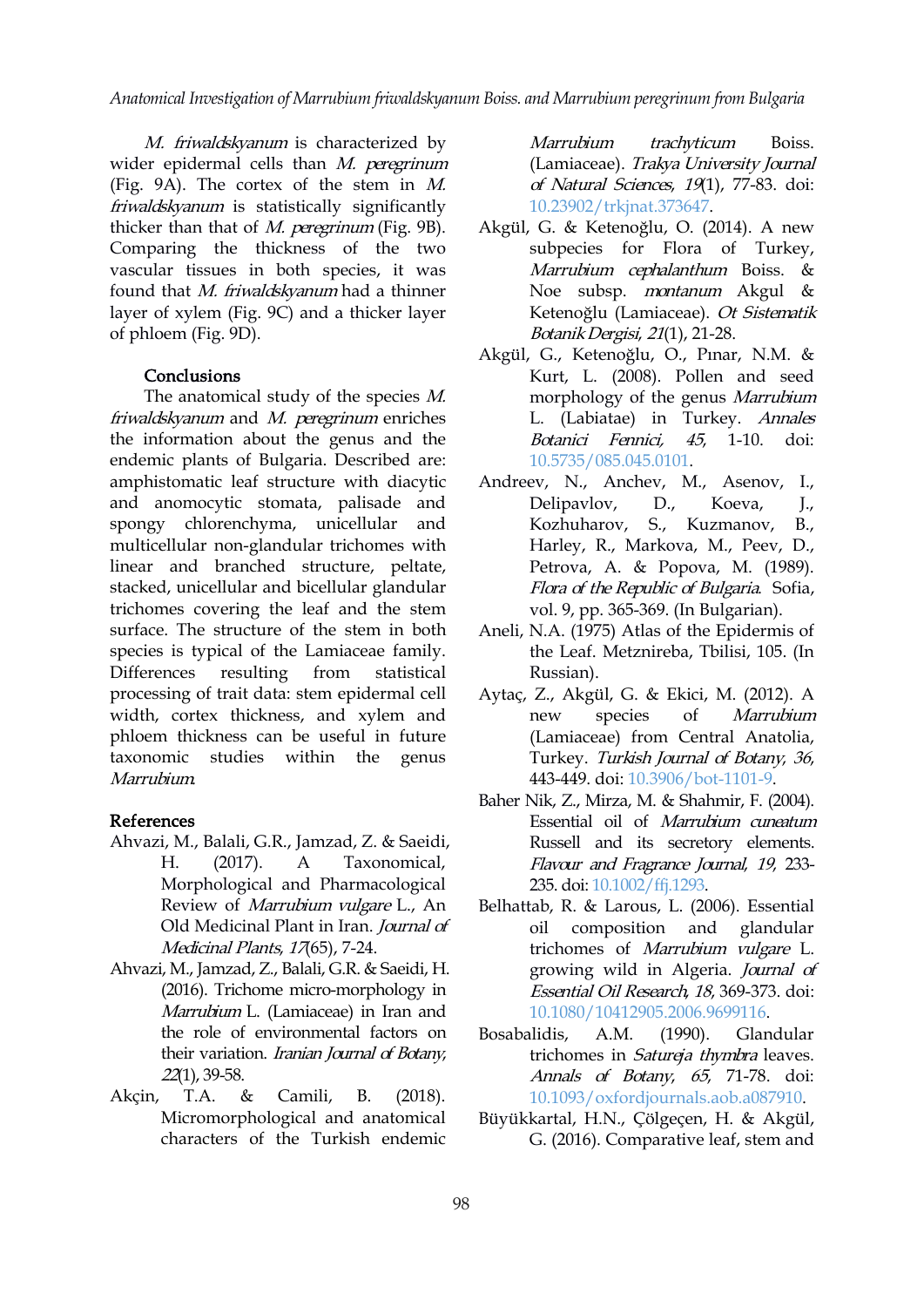root anatomies of taxa Marrubium bourgaei and Marrubium heterodon (Lamiaceae). Australian Journal of Crop Science, 10(11), 1516-1522. doi: [10.21475/ajcs.2016.10.11.PNE44.](http://dx.doi.org/10.21475/ajcs.2016.10.11.PNE44)

- Cantino, P.D. (1990). The phylogenetic trichomes in the Labiatae and Verbenaceae. Journal of the Arnold Arboretum, 71(3), 323-370. doi: [10.5962/p.184532.](http://dx.doi.org/10.5962/p.184532)
- Cullen, J. (1982). Marrubium L. In: Davis, P.H. (Eds). Flora of Turkey [an](https://orcid.org/0000-0002-0717-2548)d the Aegean Islands. Vol. 7. Edinburgh Univer[sity](https://orcid.org/0000-0003-2219-761X) Press, Edinburgh, pp. 165-178.
- Delipavlov, D. & Cheshmedzhiev, I. (Eds.). (2011). Key to the plants in Bulgaria. Plovdiv. Academic Press Agricultural University, pp. 324-325. (In Bulgarian).
- Dmitruk, M. & Haratym, W. (2014). Morphological differentiation of non glandular and glandular trichomes on Marrubium vulgare L. Modern Phytomorphology, 6, 85. doi: [10.5281/zenodo.160450.](http://dx.doi.org/10.5281/zenodo.160450)
- Ekim, T., Koyuncu, M., Vural, M., Duman, H., Aytaç, Z. & Adıgüzel, N. (2000). Türkiye Bitkileri Kırmızı Kitabı, Van Y.Y. Üniversitesi Doğa Derneği, Barışcan Ofset, Ankara, 246 p.
- Estilai, A. & Hatemi, A. (1990). Chromosome number and meiotic behavior of cultivated chia, Salvia hispanica (Lamiaceae). Hortscience, 25(12), 1646-1647. doi: [10.21273/HORTSCI.25.12.1646](https://doi.org/10.21273/HORTSCI.25.12.1646).
- Haratym, W. & Weryszko-Chmielewska, E. (2017). Ultrastructural and histochemical analysis of glandular trichomes of Marrubium vulgare L. (Lamiaceae). Flora, 231, 11-20. doi: [10.1016/j.flora.2017.04.001](http://dx.doi.org/10.1016/j.flora.2017.04.001).
- Hedge, I.C. (1992). <sup>A</sup> global survey of the biogeography of the Labiatae - Advances Nutlet in Labiatae Science. In: Harley, R.M. & Reynolds T. (Eds.). Advances in Labiatae Science, Royal Botanic Gardens, Kew, pp. 7–17.
- Hennebelle, T., Sahpaz, S., Skaltsounis, A.L. & Bailleul, F. (2007). Phenolic compounds and diterpenoids from Marrubium peregrinum. Biochemical Systematics and Ecology, <sup>35</sup>(9), 624-626. doi: [10.1016/j.bse.2007.02.006](https://doi.org/10.1016/j.bse.2007.02.006).
- significance of stomata and Kaurinović, B., Popović, M., Vlaisavljević, S., Zlinska, J. & Trivić, S. (2011). In vitro effect of Marrubium peregrinum L. (Lamiaceae) leaves extracts. Fresenius Environmental Bulletin, 20(12), 3152- 3157.
	- Kaurinov[ić,](https://orcid.org/0000-0002-5631-1444) B., Vlaisavljević, S., Popo[vić](https://orcid.org/0000-0002-2157-3858), M., Vastag, D. & Djure[nd](https://orcid.org/0000-0001-7840-1857)ić-Brenesel, M. (2010). Antiox[id](https://orcid.org/0000-0003-1344-624X)ant properties of Marrubium peregrinum L. (Lamiaceae) essential oil. Molecules, 15, 5943-5955. doi: [10.3390/molecules15095943](https://doi.org/10.3390/molecules15095943).
	- Kaya, A., Demirci, B. & Başer, K.H.C. (2003). Glandular trichomes and essential oils of Salvia glutinosa L. South African Journal of Botany, <sup>69</sup>, 422-427. doi: [10.1016/S0254-6299\(15\)30325-2](http://dx.doi.org/10.1016/S0254-6299(15)30325-2).
	- Kharazian, N. & Hashemi, M. (2017). Chemotaxonomy and morphological studies in five Marrubium L. species in Iran. Iran Journal of Science Technology Transactions A: Science, <sup>41</sup>, 17-31. doi: [10.1007/s40995-017-0202-4](http://dx.doi.org/10.1007/s40995-017-0202-4).
	- Kozhuharov, S. (Ed.). (1992). <sup>A</sup> guide to the Bulgarian vascular flora. Sofia, 480p. (In Bulgarian).
	- Kozyra, M., Korga, A., Ostrowska, M., Humeniuk, E., Adamczuk, G., Gieroba, R., Makuch-Kocka, A. & Dudka, J. (2020). Cytotoxic activity of methanolic fractions of different Marrubium spp. against melanoma cells is independent of antioxidant activity and total phenolic content. FEBS Open Bio., 10(1), 86-95. doi: [10.1002/2211-5463.12755](https://dx.doi.org/10.1002%2F2211-5463.12755).
	- Marin, D.P., Petkovic, B. & Duletic S. (1994). sculpturing of selected Teucrium species (Lamiaceae): a character of taxonomic significance. Plant Systematic and Evolution, <sup>192</sup>, 199-214. doi: [10.1007/BF00986252](https://doi.org/10.1007/BF00986252).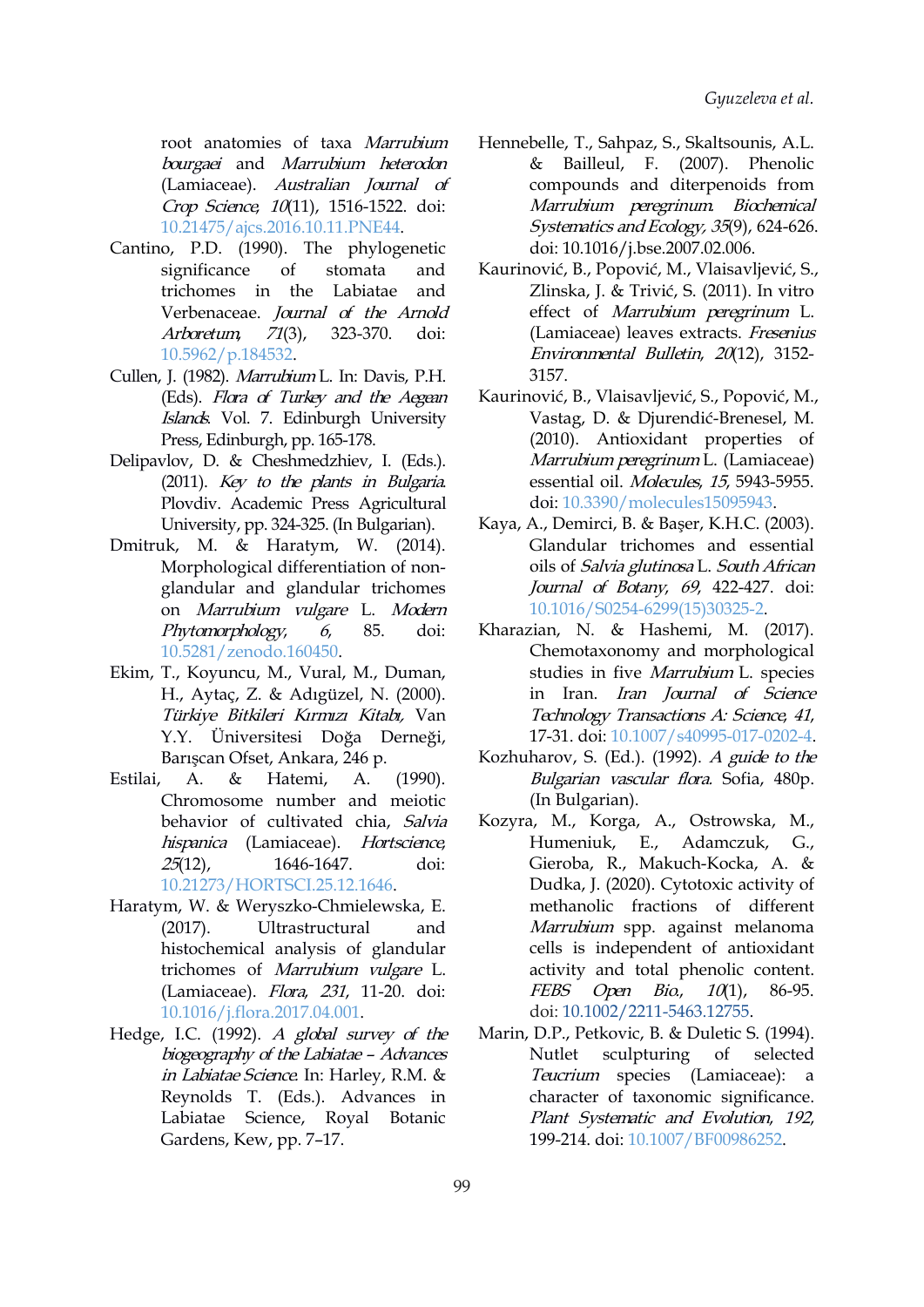- friwaldskyanum. In Red Book in Bulgaria; Peev, D., Vladimirov, V., Petrova, A., Anchev, M., Temniskova, D., Denchev, C., Ganeva, A., Gussev, C., Eds.; BAS & MOSW: Sofia, Bulgaria, Volume 1, Available online: [e-ecodb.bas.bg/rdb/](http://e-ecodb.bas.bg/rdb/bg/vol1/Marfriwa.html).
- Metcalfe, C. R. & Chalk, L. (1950). Anatomy Nikolić, M. of the Dicotyledons: Leaves, Stem and Wood in Relation to Taxonomy with Notes on Economic Uses. v.2. Clarendon Press, Oxfo[rd](https://orcid.org/0000-0002-0717-2548).
- Meyre-Silva, C.H. & Cechinel-Filho, [V](https://orcid.org/0000-0003-2219-761X). (2010). A review of the chemical a[nd](https://orcid.org/0000-0002-9327-4136) pharmacological aspects of the genus Marrubium. Current Pharmaceutical Design, <sup>16</sup>, 3503-3518. doi: [10.2174/138161210793563392.](https://doi.org/10.2174/138161210793563392)
- Mladenova,Ts., Stoyanov, P., Michova- (2019a). Nankova, I., Mladenov, R., Boyadzhiev, D., Bivolarska, А. & Todorov, К. (2019). Comparative Leaf Epidermis Analyses оf Micromeria frivaldszkyana (Degen) Velen. and Clinopodium vulgare L. (Lamiaceae) from Bulgarka Nature Park, Bulgaria. Ecologia Balkanica, 11(2), 133-140.
- Moreno-Jimenez, E., Gamarra, R., Carpena- Ruiz, R., Millán, R., Penalosa, J. & Esteban, E. (2006). Mercury Moore, D.M., bioaccumulation and phytotoxicity in two wild plant species of Almaden (1972). *Flora* area. Chemosphere, 63, 1969-1973. doi: [10.1016/j.chemosphere.2005.09.043.](https://doi.org/10.1016/j.chemosphere.2005.09.043)
- MPA. 2000. Medicinal Plants Act.<br>Promulgated. State Gazette, 29, 07.04.2000. (In Bulgarian).
- Navarro, T. & El Qualidi, J. (2000). Trichome morphology in *Teucrium* L. (Labiatae). A taxonomic review. Annales de Jardin Botanico de Madrid, 57(2), 277-297. doi: [10.3989/AJBM](https://doi.org/10.3989/AJBM.1999.V57.I2.203).
- Petrova, A. & Vladimirov, V. (Eds).(2009). Red List of Bulgarian vascular plants. Phytologia Balcanica, <sup>15</sup>(1), 63-94.
- Meshinev, T. (2015). *Marrubium* Piozzi, F., Bruno, F.M., Rosselli, S. & Maggio, A. (2006). The Diterpenoids of the Genus Marrubium (Lamiaceae). Natural Product Communications, 1(7), 585-592. [doi:](https://doi.org/10.1177%2F1934578X0600100713) 10.1177/1934578X0600100713.
	- Radojević, I., Stanković, M., Stefanović, O., čomić, L., Topuzović, M., Vasić, S. &  $(2013)$ . Exploring antimicrobial activity of horehound Marrubium peregrinum L. extracts. Kr[agu](https://orcid.org/0000-0002-5631-1444)jevac Journal of Science, <sup>35</sup>[,](https://orcid.org/0000-0002-2157-3858) 99- 106.
	- Stanković, M. (2011). Total [p](https://orcid.org/0000-0001-7840-1857)henolic content c[on](https://orcid.org/0000-0003-1344-624X)centration and antioxidant activity of Marrubium peregrinum L. extracts. Kragujevac Journal of Science, 33, 63-72.
	- Talebi, S.M., Sheidai, M. & Ariyanejad, F. Investigation of leaf anatomical structure variation among different populations of Marrubium anisodon C. Koch in Iran. Journal of Cell & Tissue, 9(4), 388-397.
	- Talebi, S.M., Sheidai, M., Ariyanejad, F. & Matsyura, A. (2019b). Stem anatomical study of some Iranian Marrubium L. species. Biodiversitas Journal of Biological Diversity, <sup>20</sup>(9), 2589-2595. doi: [10.13057/biodiv/d200922](http://dx.doi.org/10.13057/biodiv/d200922).
	- Tutin, T.G., Heywood, V.H., Burges, N.A., Valentine, D.H., Walters, S.M. & Webb, D.A. (Eds.). Europaea. Vol. 3: Diapensiaceae to Myoporaceae. Cambridge (UK). Cambridge University Press, pp. 137-138.
	- Tüylü, M., Büyükkartal, H.N., Akgül, G. & Kalyoncu, H. (2017). Marrubium lutescens Boiss. ve M. cephalanthum Boiss. & Noe subsp. akdaghicum (Lamiaceae)'un gövde ve yaprak özelliklerinin anatomik olarak karşılaştırılması. Süleyman Demirel Üniversitesi Fen Bilimleri Enstitüsü Dergisi, <sup>21</sup>(1), 113-117. [doi:](https://doi.org/10.19113/sdufbed.14167) 10.19113/sdufbed.14167.